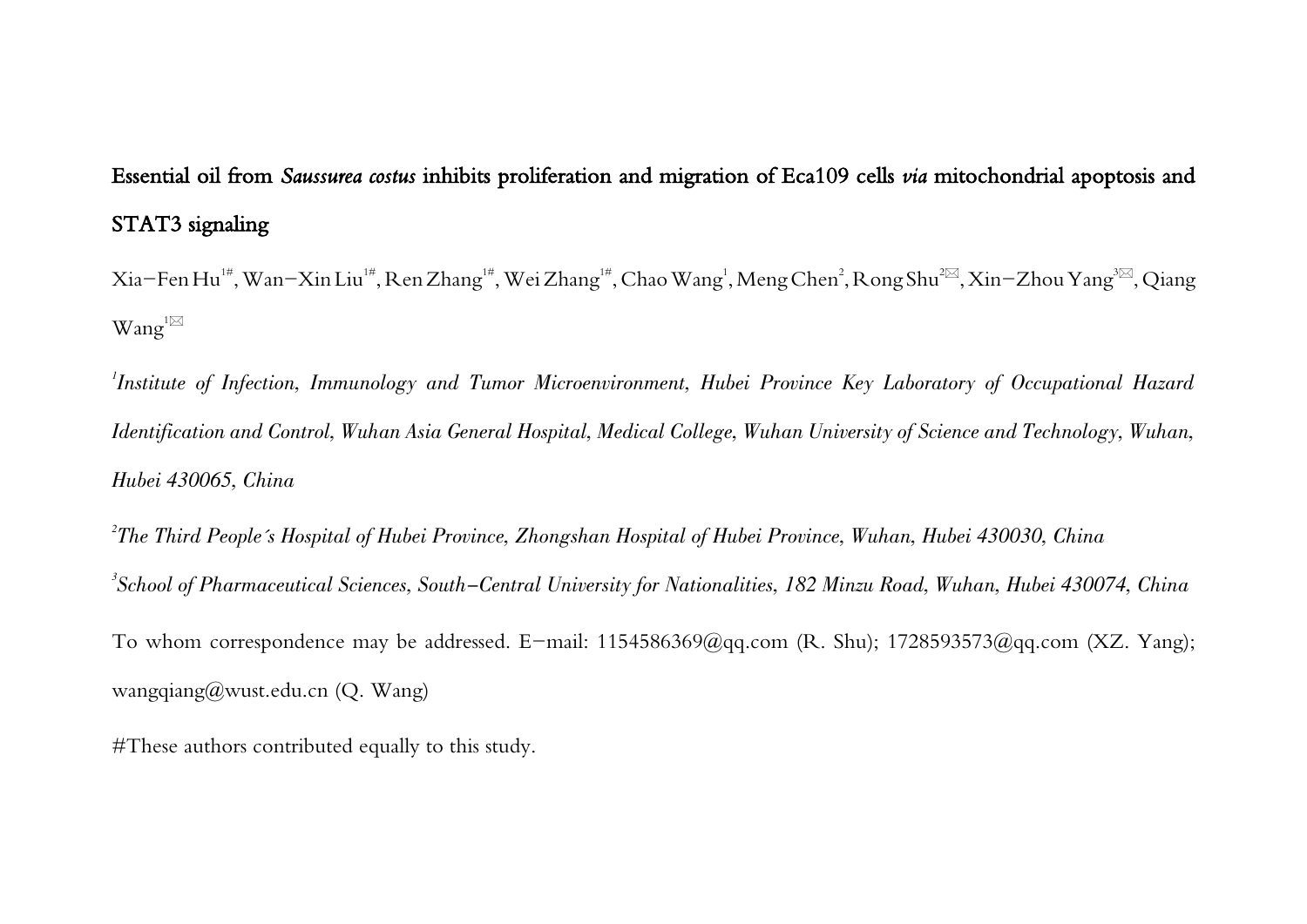| Peak<br>$\boldsymbol{a}$ | Chemical name    | Retention<br>time (min) | Mass spectra                                                                                                                                                                                                                                                                           | Formula         | Relative<br>abundance<br>$, \%$ |
|--------------------------|------------------|-------------------------|----------------------------------------------------------------------------------------------------------------------------------------------------------------------------------------------------------------------------------------------------------------------------------------|-----------------|---------------------------------|
|                          | Elemene          | 18.56                   | $100 -$<br>81 93<br>68<br>41<br>107<br>55<br>121<br>147<br>161<br>133<br>189<br>27<br>175<br>204<br>$520$ $570$<br>470<br>370<br>70<br>320<br>120<br>270<br>20<br>170<br>220<br>420                                                                                                    | $C_{15}H_{24}$  | 0.83                            |
| $\overline{2}$           | $\gamma$ -Ionone | 19.19                   | $100 -$<br>A <sub>2</sub><br>121<br>93<br>136<br>77<br>109<br>177 192<br>65<br>149<br><b>Interlational construction</b><br>560<br>distributional states in the<br><u>in the Little</u><br>$-1 - 1$<br>510<br>260<br>360<br>460<br>60<br>160<br>210<br>310<br>10<br>110<br>410          | $C_{13}H_{20}O$ | 0.85                            |
| 3                        | Sativene         | 20.56                   | $100 -$<br>108<br>41<br>91<br>161<br>$5567$ <sup>79</sup><br>119133<br>27<br>$175$ 189 204<br>147<br>المناصب المتحمل ويتماس والمتعمل والمسامرة والمسارق والمسارق والمسارق والمسارق والمسارق والمسارق<br>570<br>520<br>70<br>370<br>120<br>20<br>170<br>320<br>470<br>220<br>270<br>420 | $C_{15}H_{24}$  | 0.52                            |

**Supplementary Table 1.** Primary chemical composition and mass spectra of the components in *Saussurea costus* essential oil by GC-MS analysis.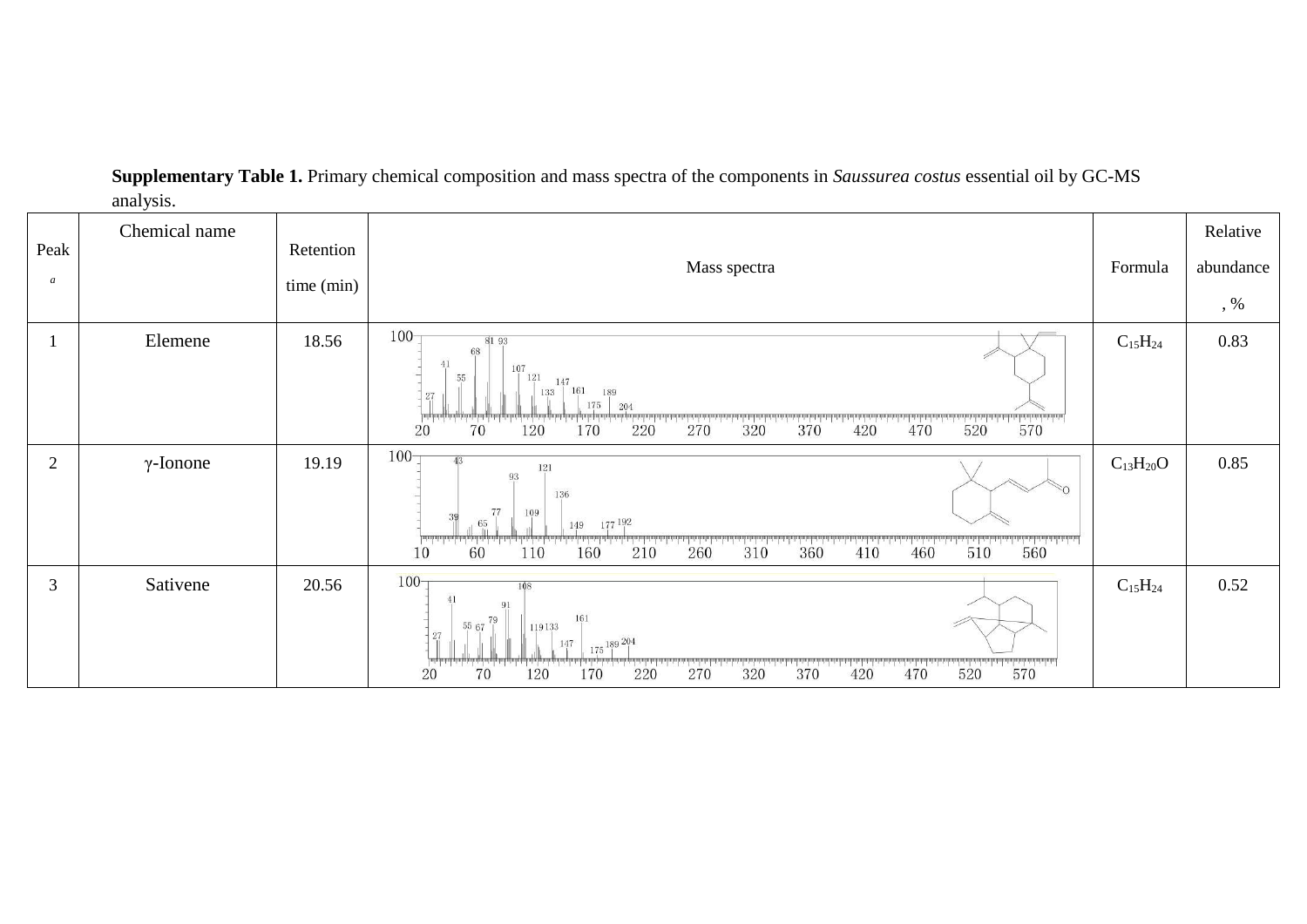| $\overline{4}$ | Isolongifolene                                                              | 21.74 | $100 -$<br>41<br>161<br>$91^{105}$<br>$\frac{3}{119}\frac{133}{148}$<br>175<br>55<br>69<br>189 204<br>27<br>dealer beliefenden bestendende<br>570<br>120<br>220<br>270<br>20<br>70<br>170<br>320<br>370<br>420<br>470<br>520                                                                                 | $C_{15}H_{24}$    | 0.51 |
|----------------|-----------------------------------------------------------------------------|-------|--------------------------------------------------------------------------------------------------------------------------------------------------------------------------------------------------------------------------------------------------------------------------------------------------------------|-------------------|------|
| 5              | 1,11-Hexadecadiyne                                                          | 22.37 | 100 <sub>7</sub><br>6779<br>55<br>91<br>105119133<br>27<br>$147\,\begin{array}{c} 161 \\[-1mm] 175 \\[-1mm] 175 \\[-1mm] 189 \end{array}$<br>$1 - 1 - 1 - 1$<br>70<br>120<br>220<br>270<br>320<br>370<br>470<br>520<br>570<br>20<br>170<br>420                                                               | $C_{16}H_{26}$    | 0.91 |
| 6              | 3-Ethyl-3-hydroxy-andr<br>ostan-17-one                                      | 24.14 | $100 -$<br>79 91<br>$^{55}$ $\rm{67}$<br>105<br>41<br>$119$ 135<br>161<br>18<br>$175^{190}$<br>218<br>$510$ $560$<br>ada haibadan badartan<br>60<br>310<br>460<br>510<br>110<br>160<br>210<br>260<br>360<br>410<br>10                                                                                        | $C_{21}H_{34}O_2$ | 5.02 |
| $\overline{7}$ | 2,4a,5,6,9,9a-Hexahydr<br>$o-3,5,5,9$ -tetramethyl-1<br>H-benzocycloheptene | 26.55 | $100 -$<br>$93105_{119}133$<br>41<br>204<br>55<br>79<br>$148^{161}$<br>189<br>67<br>175<br>$\frac{1}{420}$ $\frac{1}{470}$ $\frac{1}{520}$ $\frac{1}{570}$<br>And the basic description in the later<br><u>International Activities Inc</u> l<br>1.1.1.1.1.1<br>270 320 370<br>70<br>120<br>220<br>20<br>170 | $C_{15}H_{24}$    | 3.40 |
| $\,8\,$        | $Cis-4,7,10,13,16,19$ -doc<br>osahexaenoic acid                             | 30.22 | $100 -$<br>7991<br>67<br>41<br>105<br>55<br>119<br>$\begin{bmatrix} 1 & 3 & 1 & 1 & 4 & 5 & 1 & 5 & 9 \ 1 & 1 & 4 & 5 & 1 & 5 & 9 \ 1 & 1 & 4 & 5 & 1 & 5 & 9 \ \end{bmatrix}$<br>$^{29}$<br>فساسف استعملت<br>570<br>20<br>70<br>120<br>220<br>320<br>370<br>520<br>170<br>270<br>470<br>420                 | $C_{22}H_{32}O_2$ | 4.03 |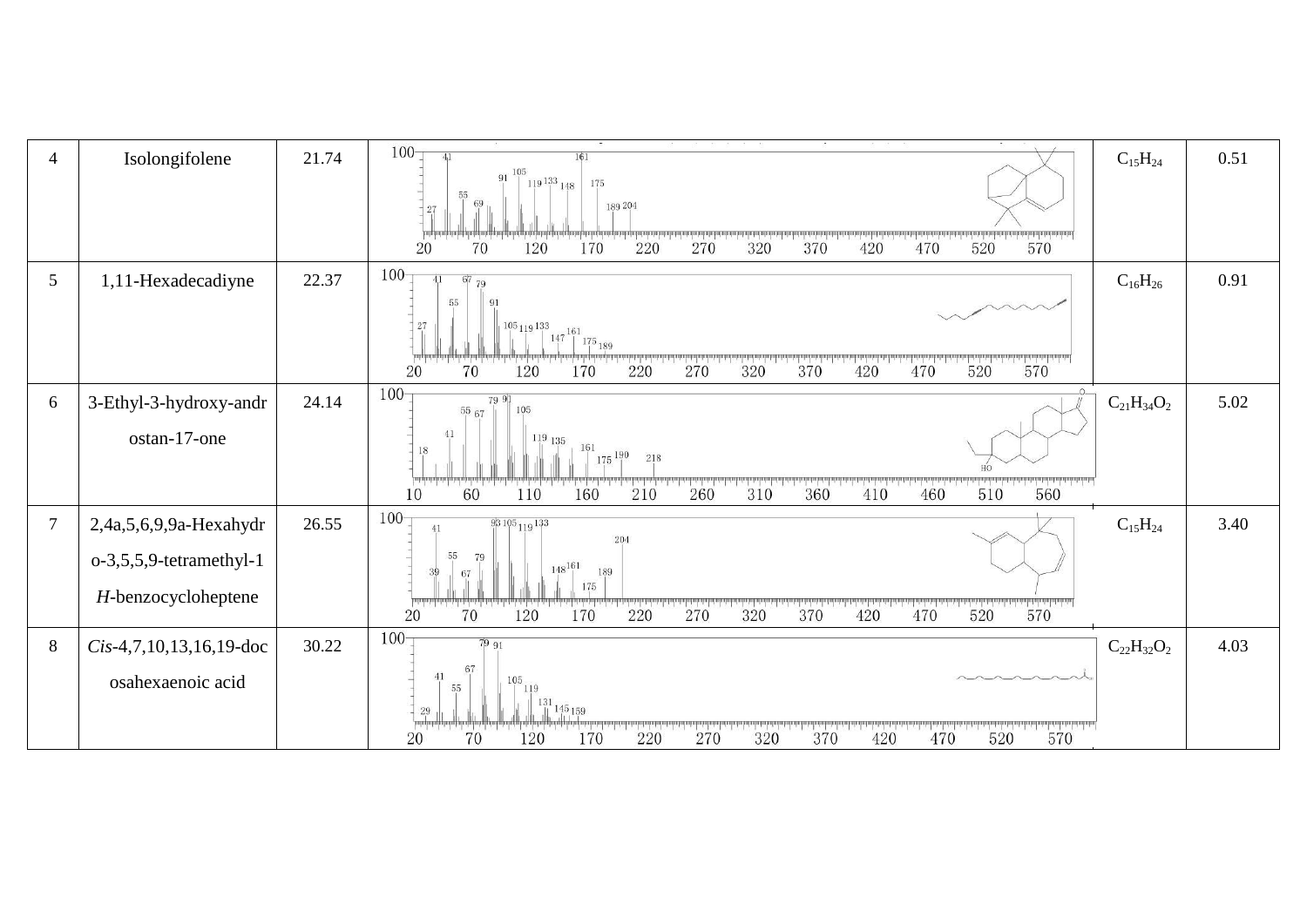| 9  | 1,8-Cyclopentadecadiy                                                                                                       | 31.54 | $-$<br>100 <sub>1</sub><br>91<br>$C_{15}H_{22}$<br>79                                                                                                                                                                                                                                          | 41.60 |
|----|-----------------------------------------------------------------------------------------------------------------------------|-------|------------------------------------------------------------------------------------------------------------------------------------------------------------------------------------------------------------------------------------------------------------------------------------------------|-------|
|    | ne                                                                                                                          |       | 27<br>53 67<br>105<br>131<br>145<br>$\frac{159}{1}$ 174<br>the control in the first state in the first state.<br>570<br>220<br>270<br>320<br>420<br>520<br>70<br>120<br>170<br>370<br>470<br>20                                                                                                |       |
| 10 | $\beta$ -Guaiene                                                                                                            | 34.10 | $100 -$<br>105<br>161<br>$C_{15}H_{24}$<br>204<br>119<br>91<br>189<br>133147<br>81<br>67<br>27<br>175<br>570<br>370<br>470<br>520<br>20<br>70<br>120<br>170<br>220<br>270<br>320<br>420                                                                                                        | 5.06  |
| 11 | Oxabicyclo[4.1.0]hepta<br>ne                                                                                                | 35.23 | $100 -$<br>$C_{15}H_{22}O$<br>107<br>91<br>$203\;\substack{218 \\ -1}$<br>67 79<br>133<br>27<br>$\frac{147}{1}$ 163<br>570<br>1.1.1.1.1.1.1<br>270<br>520<br>20<br>170<br>220<br>320<br>370<br>420<br>470<br>70<br>120                                                                         | 13.80 |
| 12 | 3a, 5, 6, 7, 8, 8a, 9, 9a - Octa<br>hydro-4,8a-dimethyl-6-<br>(1-methylethenyl)-<br>Naphtho $[2,3-d]-1,3$ -dio<br>xol-2-one | 35.80 | 100 <sub>1</sub><br>$C_{16}H_{22}O_3$<br>$\overline{105}^{119}$<br>91<br>262<br>556781<br>133<br>157<br>185<br>220<br>27<br>175<br>200<br>$247\,$<br>570<br>70<br>$\begin{array}{c}\n 220\n \end{array}$<br>$-1 - 1 - 1 - 1 - 1$<br>370<br>270<br>520<br>120<br>170<br>320<br>470<br>20<br>420 | 16.70 |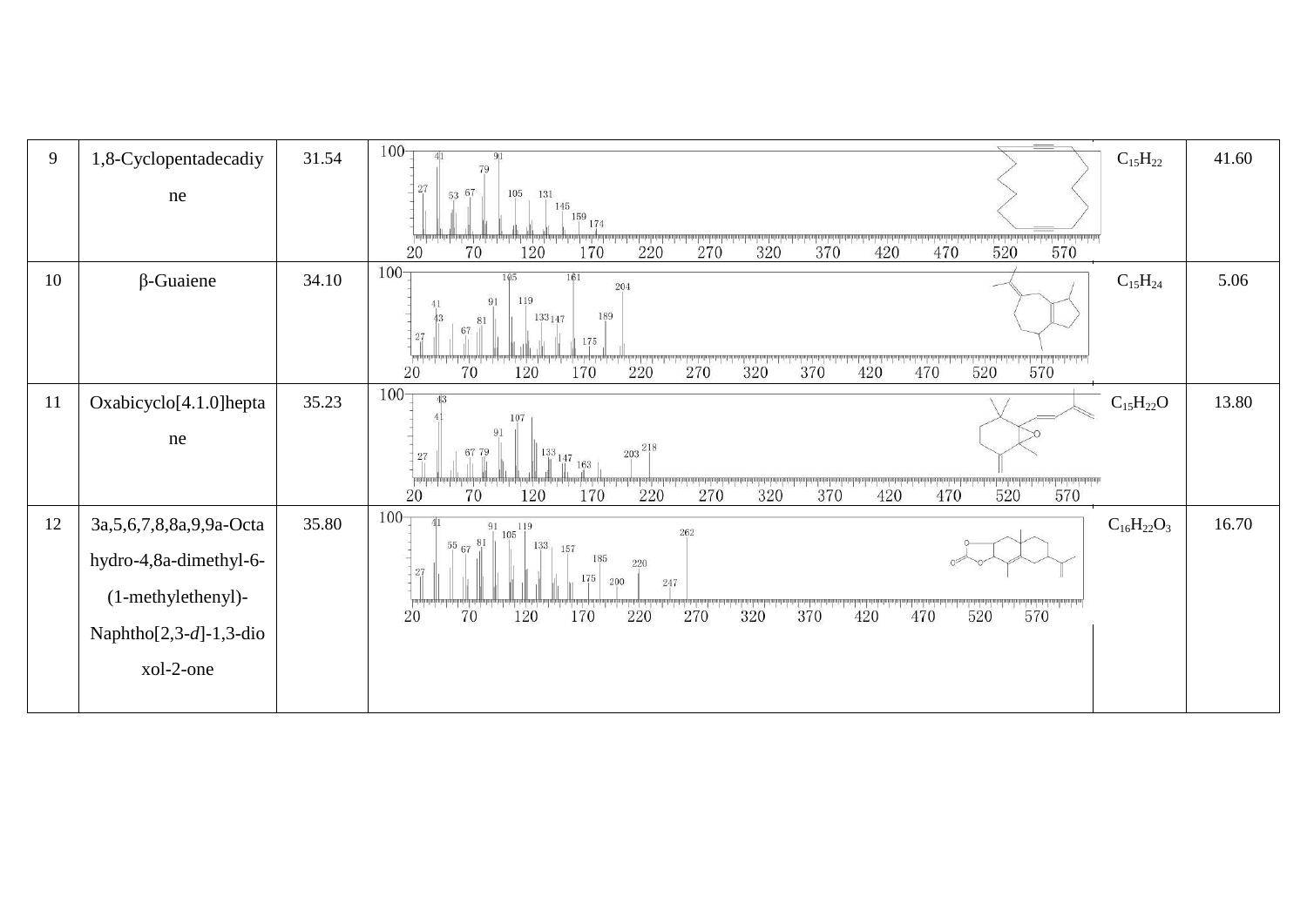| 13 | Oxacyclotetradeca-4-11        | 37.15 | $100 -$                                                                                                                                          | $C_{13}H_{18}O$ | 2.61  |
|----|-------------------------------|-------|--------------------------------------------------------------------------------------------------------------------------------------------------|-----------------|-------|
|    | -diyne                        |       | 79<br>$27\,$<br>$53\frac{65}{1}$<br>105<br>133                                                                                                   |                 |       |
|    |                               |       | $\frac{147}{1}$ 161<br>dealer in the first case of<br>70<br>370<br>420<br>570<br>120<br>270<br>320<br>470<br>220<br>520<br>20<br>170             |                 |       |
| 14 | 2,3-Dimethlydecane            | 18.46 | $100 -$<br>43<br>71                                                                                                                              | $C_{12}H_{26}$  | < 0.1 |
|    |                               |       | 57<br>85<br>$126\,$<br>27                                                                                                                        |                 |       |
|    |                               |       | بالمطيخ المحاجم المطاعم المطاعة<br>$510$ 560<br>1111111111111<br>The Control<br>60<br>110<br>160<br>210<br>360<br>460<br>260<br>310<br>410<br>10 |                 |       |
| 15 | 7,8-Dihydro- $\alpha$ -ionone | 18.99 | $100 -$<br>121 136<br>95<br>43                                                                                                                   | $C_{13}H_{22}O$ | < 0.1 |
|    |                               |       | 81<br>176<br>107<br>67<br>161<br>27<br>194                                                                                                       |                 |       |
|    |                               |       | سارتسا.<br>$520$ $570$<br>270<br>320 370 420 470<br>520<br>220<br>20<br>120<br>70<br>170                                                         |                 |       |
| 16 | $\beta$ -Elemen               | 21.74 | $100 -$<br>81 93<br>68                                                                                                                           | $C_{15}H_{24}$  | < 0.1 |
|    |                               |       | 41<br>107<br>55<br>121<br>147<br>161 189<br>133<br>27                                                                                            |                 |       |
|    |                               |       | 175<br>204<br>$520$ $570$<br>$70^{\degree}$<br>$\frac{1}{320}$<br>220<br>370<br>20<br>120<br>170<br>270<br>420<br>470                            |                 |       |
| 17 | 4-Methyl-1-undecene           | 22.52 | $100 -$<br>57 71                                                                                                                                 | $C_{12}H_{24}$  | < 0.1 |
|    |                               |       | 85<br>27                                                                                                                                         |                 |       |
|    |                               |       | 98<br>125 140<br>168<br>$220$ $270$ $320$ $370$ $420$ $470$ $520$ $570$<br>70<br>420<br>20<br>170<br>320<br>120                                  |                 |       |
|    |                               |       |                                                                                                                                                  |                 |       |